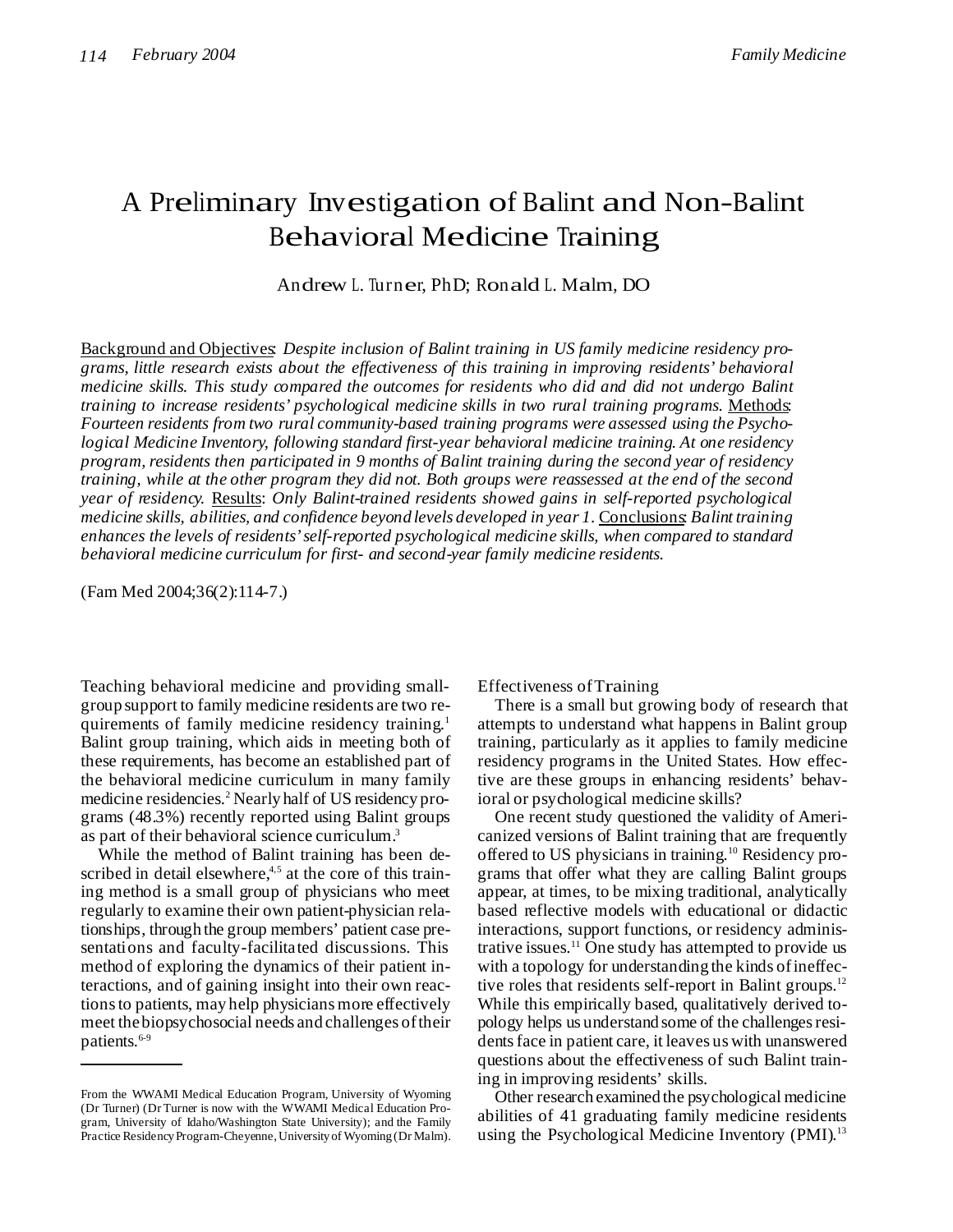Although this was not a study specifically designed to evaluate the benefits of Balint training, graduating residents who had participated in Balint group training showed higher scores than did their non-Balint-trained classmatesin the areas of physician self-awareness and awareness of patients' reactions to their physician.

Building on this previous work, the study reported here sought to assess the effectiveness of Balint training in increasing family medicine residents' psychological medicine skills beyond the level of skills obtained through traditional behavioral medicine training during the first and second years of residency. The hypothesis we tested was that residents who receive Balint group training in addition to their standard behavioral medicine rotation will show greater positive changesin PMI scores across time, when compared to residents who complete only standard behavioral medicine training.

# Methods

#### *Participants*

All participants in this study were second-year (PGY-2) family medicine residentsin two community-based, university-affiliated training programs in the same rural, western state. All residents in the PGY-2 year at both training sites were included in the study.

Both programs used a longitudinally integrated behavioral medicine curriculum(one behavioral medicine faculty member in each program who provided "curbside" consultation, daily availability in the clinic and hospital, participation in discussions between residents and physician preceptors, didactic sessions, chart review, and recommendations) combined with a 1 month outpatient rotation in community psychology/ behavioral medicine during the first year of residency training (PGY-1).

Group 1 consisted of six residents from one of the programs. There were four males and two females, all Caucasians, in this group. The residents had a mean age of 30.1 years, with a range of 28–33 years. Group 2 was made up of eight residents from the second programandwas comprised of eight males, all Caucasians, with a mean age 30.4 years and a range of 26–34 years. Residents in both groups were matched with their residencies through the National Resident Matching Program, having sought a rural, primary caretraining program in a western state.

Group 1 residents completed the standard first-year behavioral health curriculum and began 9 months of twice-per-month Balint group training in October of their second year. The Balint groupmet for 1 hour, following noon conference, mid-week, resulting in the group's residents being scheduled out of 1 hour of afternoon clinic or specialty rotation every other week forthe remaining 9 months ofthisstudy. Group 2 residents also completed the standard first-year behavioral health curriculum but did not participate in Balint training.

#### *Instrument*

We assessed participants' abilities in behavioral medicine with the Psychological Medicine Inventory (PMI) developed by Ireton and Sherman at the University of Minnesota. The PMI is an 11-item, paper and pencil, self-report survey instrument, with a nine-point rating scale for each item. Items are designed to assess residents' levels of interest, abilities, or confidence in dealingwith psychological aspects of patient care (eg, "ability to make appropriate treatment decisions based upon patient's psychological needs," "skill in developing good doctor-patient relationships," "awareness of my own feelings, values, and needs"). The PMI was chosen for this study because of its high face validity and initial psychometric properties in assessing psychological medicine skills, abilities, and confidence issues, especially as they relate to the patient-doctor relationship, the principal focus of Balint training.

In previous research, the PMI demonstrated convergent validity through strong correlations between residents' self-ratings and independent preceptors' ratings of the same attributes. Also, instrument-item analysis and factor analysis indicated two factors in overall scores: factor 1—clinical psychological abilities (interviewing, diagnosis, consultation, and treatment) and factor 2—psychological sensitivity (doctor and patient relationship skills, awareness of self, and awareness of patients' reactions to physician).<sup>13</sup>

# *Procedure*

Both Group 1 (Balint) andGroup 2 (non-Balint) residents were assessed with paired, repeated measures (matched subject responses, pre and post intervention) using the PMI. Baseline assessments for both groups were made during the week of initiation of Balint training for Group 1 (first week of October of PGY-2) and repeated for both groups, 9 months later, at the end of the PGY-2 training year, during the last week of June.

All assessments were anonymous, with residents marking their rating scale with a personal identification code that only they could identify and match on repeated measure. No identifying informationwas collected on individual residents, and instruments were filled out in a group setting. This study was reviewed in advance and approved by the University of Wyoming's Institutional Review Board under the heading of curriculum evaluation.

# *Data Analysis*

We computed change scores in PMI for each group over time. This was done by subtracting the pre-score PMI from the post-score PMI for each subject. At this point an independent samples *t* test was conducted on the change scores to see if there was a significant difference between the two groups. We also conducted a Levene's test for equal variance, along with a power calculation on the results. Analysis was performed using SPSS for Windows v11.0 ® (SPSS, Inc, Chicago).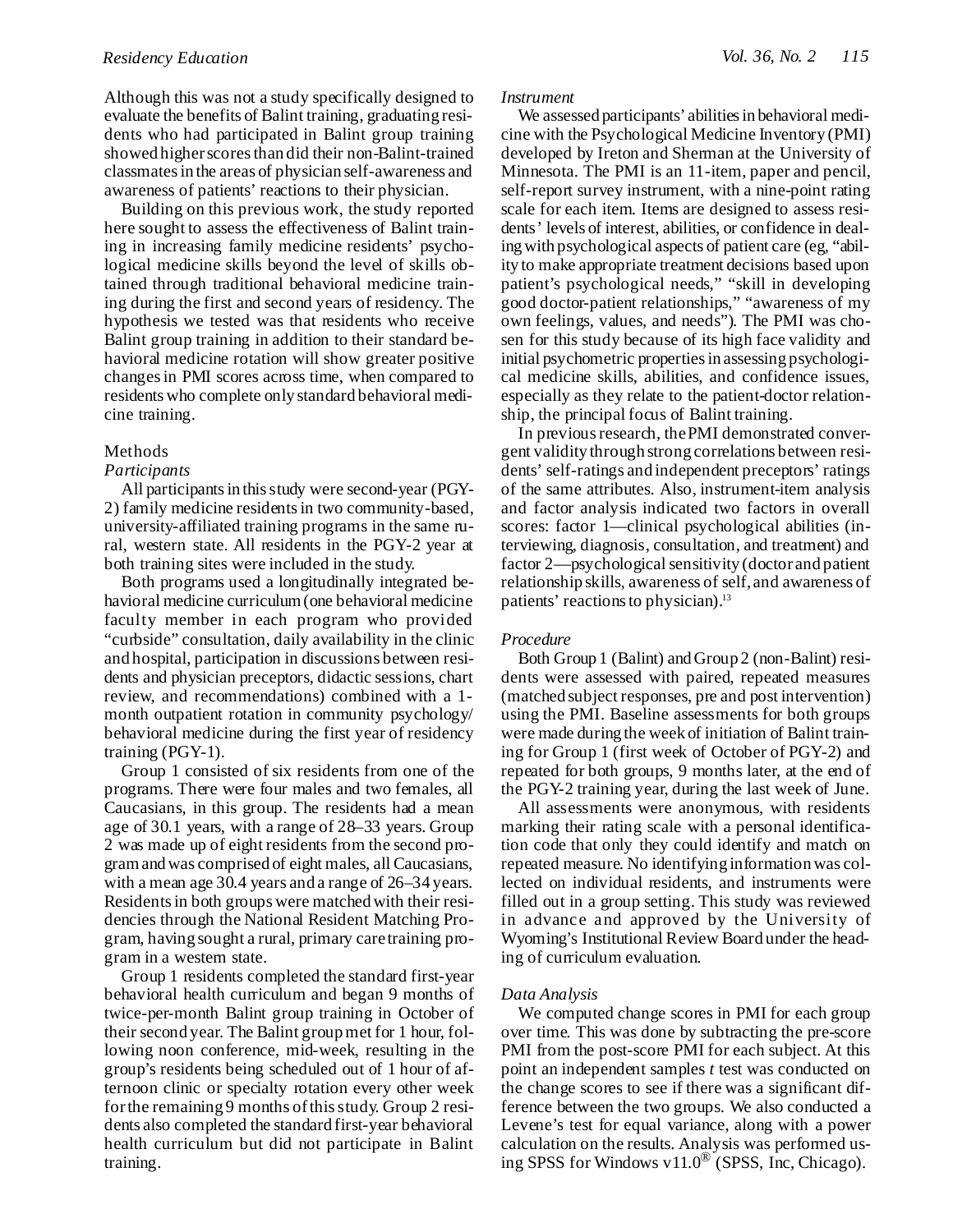# Results

All 14 participants from Group 1 (Balint) and Group 2 (non-Balint) completed this study and the pre and post assessments. Means and standard deviations for each group are shown in Table 1. The result of the independent samples *t* test on the post-pre PMI change scores was significant  $(t(12)=2.570, P=.025)$ . The result of this test indicated that scores in Group 1 (Balint) increased more positively than did scores in Group 2 (Figure 1). Levene's Test for Equality of Variances supported the assumption of equal variances (F  $(1,12)=0.073$ , sig. = 0.792). A calculation of power for this result yielded an observed power of 0.66, indicating that much of the difference between the Group 1 and Group 2 change scores could be attributed to the intervention.

#### Discussion

Increasing residents' skills and confidence in dealing with psychosocial and behavioral aspects of medicine is an implied outcome of education in familymedicine. Our preliminary research into the effectiveness of Balint group training supports the conclusion that Balint training enhances the levels of residents' behavioral medicine skills, when compared to a standard behavioral medicine curriculum for first- and second-year family medicine residents. Despite the small sample sizes, changes were significant and attributable to the addition of Balint training in Group 1.

# *Limitations*

This study's limitations include the lack of random assignment of the residents to the two training conditions (standard and Balint). However, the two groups of residents were similar in age and in their selection of these particular rural, community-based, universityaffiliated programsfor their familymedicine residency training. The residencies are both part of a single university division and, as such, are subject to the same curriculum review and supervision.



PMI—Psychological Medicine Inventory

The self-report method of assessing changes in resident skills, ability, and confidence is also a limitation of this study. While self-efficacy is important in successful learning and professional development, these self-reported changes need to be verified by external raters and/or measures of behavioral change in patient interactions.

In a study with such small sample sizes and a single ethnic representation, generalization of results is also limited. This study also did not attempt to assess differencesin effect by gender ofresident, something that also would be worth investigating. Finally, this study waslimited to a particular region and focus: rural training in the mountain west. No conclusions are drawn about residents' skills or interests in other regions or

|         | Mean Total and Item PMI Scores |        |        |        |        |        |        |        |        |        |         |         |  |
|---------|--------------------------------|--------|--------|--------|--------|--------|--------|--------|--------|--------|---------|---------|--|
|         | Mean Total<br>Score(SD)        | Item 1 | Item 2 | Item 3 | Item 4 | Item 5 | Item 6 | Item 7 | Item 8 | Item 9 | Item 10 | Item 11 |  |
| Group 1 |                                |        |        |        |        |        |        |        |        |        |         |         |  |
| Pre     | 63.0 (6.84)                    | 5.7    | 4.8    | 7.0    | 6.3    | 4.5    | 4.8    | 6.0    | 5.3    | 5.3    | 6.2     | 7.0     |  |
| Post    | 70.5 (10.03)                   | 5.8    | 6.0    | 7.5    | 7.0    | 5.3    | 5.7    | 7.5    | 6.5    | 5.5    | 6.3     | 7.3     |  |
| Group 2 |                                |        |        |        |        |        |        |        |        |        |         |         |  |
| Pre     | 65.1 (6.47)                    | 4.8    | 4.9    | 6.6    | 6.9    | 5.8    | 5.4    | 6.8    | 5.8    | 5.0    | 6.0     | 7.4     |  |
| Post    | 63.9<br>(9.76)                 | 4.3    | 4.5    | 6.8    | 6.5    | 5.3    | 5.0    | 6.9    | 6.1    | 5.5    | 6.3     | 6.9     |  |

Table 1

PMI—Psychological Medicine Inventory